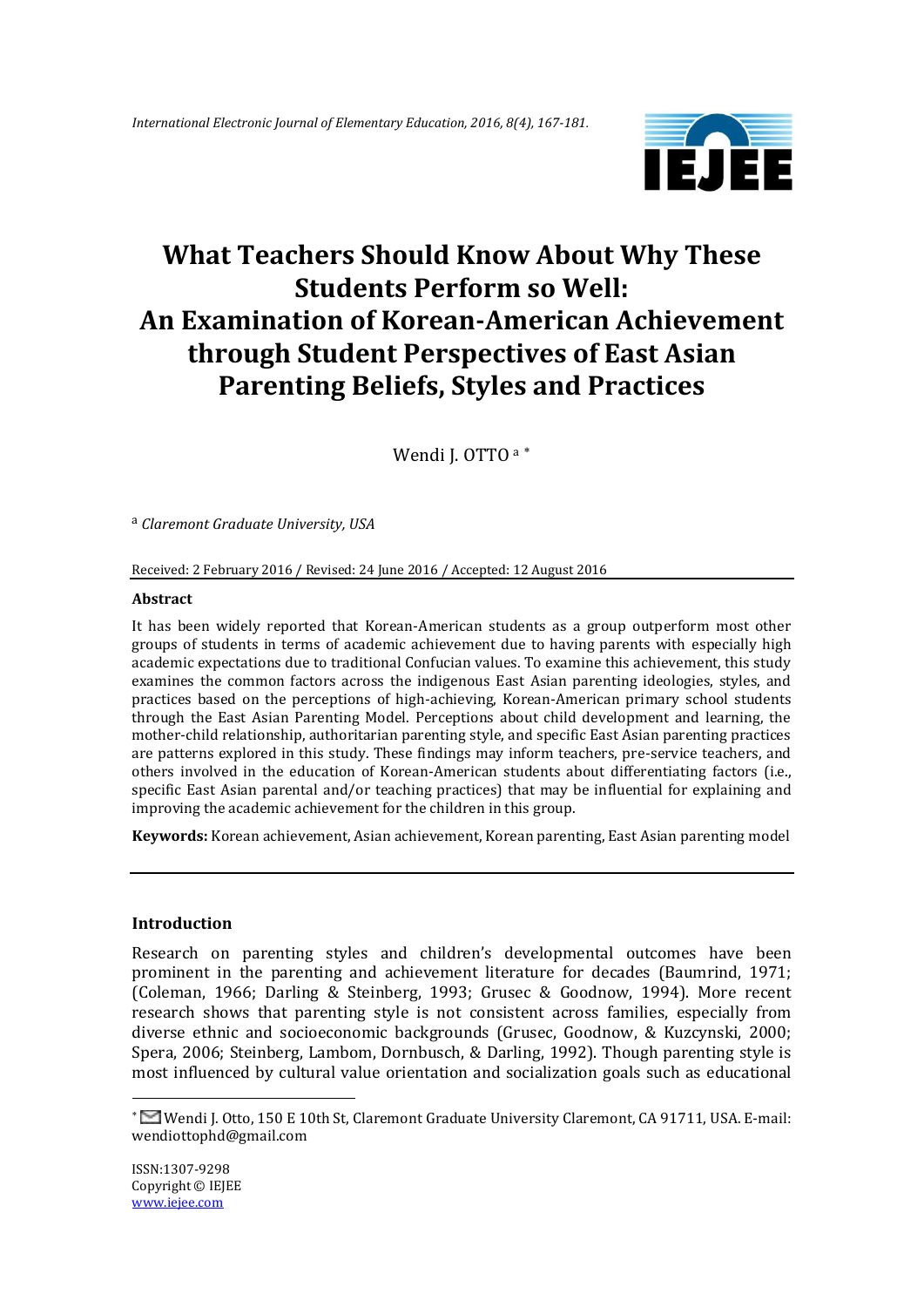achievement in Asian-American families (Chao, 1994), data disaggregation on diverse Asian (i.e., East, Southeast) parenting practices is needed. Further, East Asian students and Korean-American students in particular have emerged as high performers in the U.S., consistently outperforming other groups including other Asian-American subgroups (NCLB, 2011; NCES, 2013). Given this track record, what is lacking in the literature on this subject is a body of work for educators which looks at parenting styles and practices for high-achieving Korean-American students as they relate to academic achievement. Unfortunately, literature for teachers which examines the parenting styles and practices for high-achieving, Korean-American students is negligible.

# *Purpose of the Study*

The purpose of this study is to examine the common perceptions and differentiating factors regarding East Asian parenting ideologies (parental beliefs about child development and learning and the mother/father-child relationship), styles (parental behaviors that affect the emotional climate of the home), and practices (behaviors defined by specific contextual socialization goals, such as techniques of discipline) across highachieving, Korean-American primary school children via the East Asian Parenting Model developed by the author of this study. By examining these second-generation children's perceptions across these parenting ideologies, styles, and practices, it may be possible for teachers, pre-service teachers, and others involved in the education of Korean-American students to learn of the differentiating factors (i.e., specific East Asian parental and/or teaching practices) that may be influential for explaining and improving the academic achievement for children in this group.

# **Background and Literature Review**

To begin, pre-service teachers and teacher educators must understand the role that culture plays in the Asian family in order to contextualize the family practices within Asian families compared to those within Western ones. Along these lines, there is tremendous diversity within the Asian race as identified by the subgroups in this category according the U.S. Census Bureau (U.S. Census Bureau, 2012). Despite this diversity, however, Western scholarship on Asian families continually stresses the sociocultural Asian parenting characteristic of interdependence among family members as a predominant Asian family trait which begins early in childhood, particularly in the East Asian family, where it has been reported that children as young as infants and toddlers learn to become oriented towards this interdependence (Chao R., 1994; Chao & Tseung, 2002; Lee S., 1996; Takaki, 1998).

The concept of filial piety must also be understood, defend as a set of unifying principles which underlie the interdependence n Confucian-based societies such as in East and parts of Southeast Asia and act as guiding principles governing patterns of socialization and rules about intergenerational conflict, (Lee, 1996). Historically, this philosophy began in China and later spread to Japan, Korea, and Vietnam where it continues to strongly influence parenting in the East Asian family through how to admonish and teach children to behave or conduct themselves towards their parents and even their ancestors (Kim & Hong, 2004; Koh & Shin, 2005). As a result, filial piety does not just extend to one's own parents but to the entire family in terms of respecting and honoring the family and the family home. This principle thus emphasizes familial interpendence, as the children's actions do not just simply have ramifications for themselves, but their actions can bring honor and pride or dishonor and shame to the entire family (Kim & Park, 2006; Koh & Shin, 2005; Larson & Lee, 2000).

Next, role relationships and reciprocity are the complimentary characteristics to the interdependence described within the Asian family, through which authority and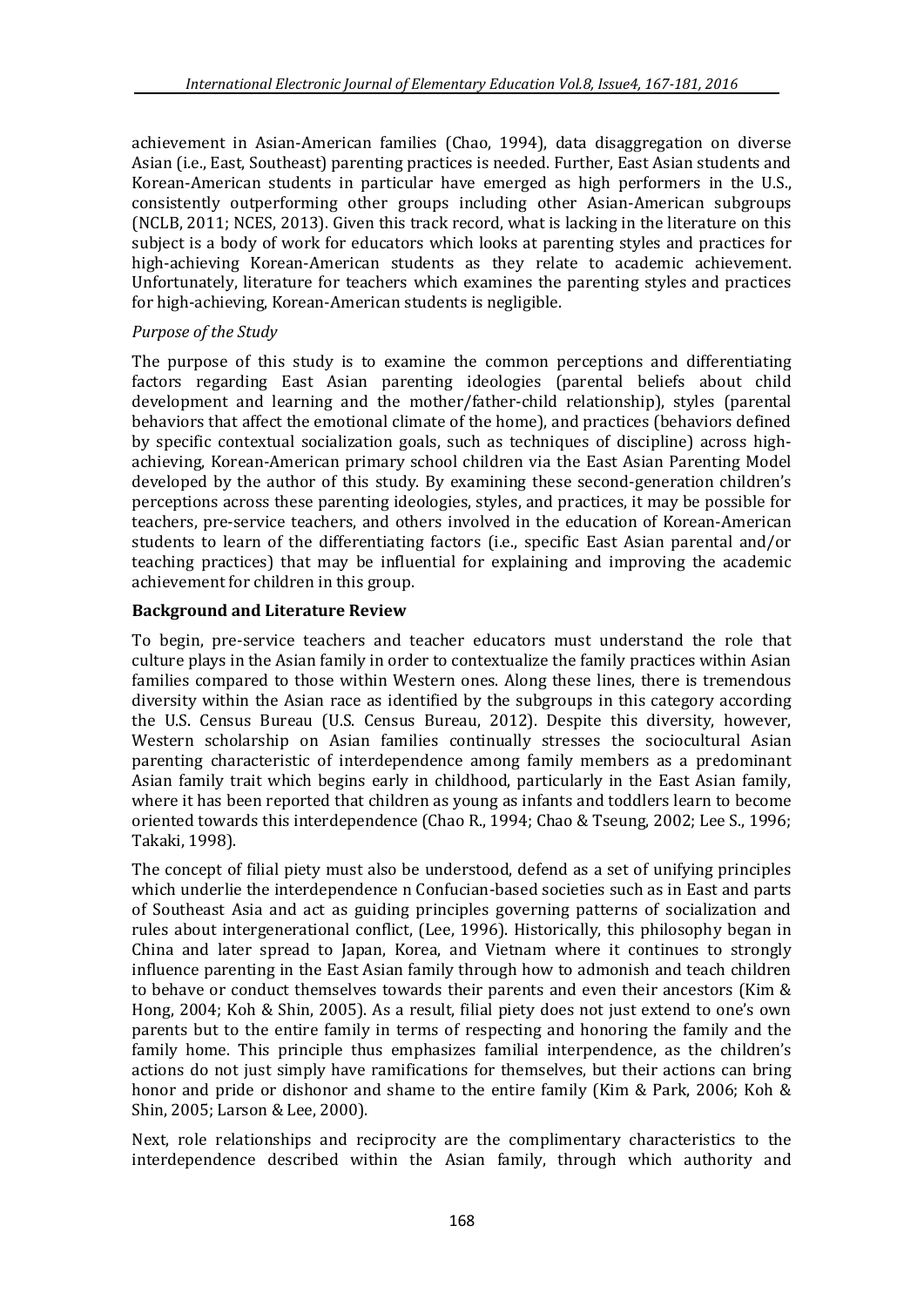responsibility are divided and deferred to among certain family members. Essentially, different family members fulfill different roles with an overall family system of reciprocity, which is defined by caring and mutual obligation. In turn, parents and other elders within the family hold considerable authority and responsibility and are then treated with great respect by the children (Lee, 1996). Yet, the parental authority that parents and various other family members hold within the Asian family is misunderstood in Western thought. In other words, the Asian cultural frameworks which emphasize interdependence among family members suggest that the parental authority that Asian parents exert over their children reflects a strong family system and proves strong parental love and concern, opposite of some Western frameworks and literature on the topic which characterize this parental authority as harsh and stifling (Baumrind, 1971; Kang, 2002; Larson & Lee, 2000).

Unfortunately, as many pre-service teachers have limited cultural competence, the picture of school success is reserved for the Asian and Asian-American stereotype of the quiet, obedient, superior student above all others. This characterization stems from the "model minority" stereotype of Asians-Americans, developed as a result of Asian-American political behavior in the 1960s as well as the group's longitudinal national educational successes and attainment rates (Chao & Tseung, 2002; Lee, 1996). Despite this oversimplified stereotype, the parental concern in many Asian families is indeed over the educational achievement of the children; that is, that the children's school is seen as the primary responsibility of the parent. In fact, it is commonplace for the efficacy of Asian parents to be based upon the educational achievements of their children and that the importance placed on educational achievement for parents in the Asian family lay within the broader cultural beliefs and attitudes about child development and learning, parental educational expectations and aspirations, as well as the involvement of the parents in their children's schooling (Chao R., 1994; Oh-Hwang, 1993; Schneider & Lee, Dec., 1990; Shin & Yang, 2008).

#### *Parenting Style as Context: East Asian Parenting*

It was Baumrind (1971) who documented and developed the four distinct different styles of parenting - the authoritarian, the authoritative, the permissive, and the neglectful - of which the authoritative style of parenting has been accepted as the ideal means for socializing children for the internalization of parental values and goals in the United States. This seminal work posted that the parents who develop positive relationships with their children by being firm, not overly controlling, and relying more on reasoning and persuasion than by use of power will have more success in the socialization of their children in any particular given context, particularly educational settings (Baumrind, 1971). Research on this topic was later extended in the 1980s and 1990s to examine parenting practices along with parenting style on the achievement of children from various ethnic groups (Steinberg et al., 1992). This latter seminal work posted that children of different ethnic groups may respond positively to different parenting styles and practices which affect achievement, thus beginning a new academic discourse regarding the influence of parenting on the achievement of diverse groups in the American educational system.

This discourse continues in the form of achievement literature utilizing theoretical models which incorporate parenting beliefs, parenting style, and parenting practices within the home environment as influential factors affecting the academic achievement of children from diverse backgrounds (Chao, 1994; Chao & Arque, 2001; Darling & Steinberg, 1993; Spera, 2006). As such, parental ideologies (parenting beliefs, values and goals) are critical factors influencing the home environment and in the Korean culture, the uncompromised value of academic achievement appears to be highly influenced by the Confucian and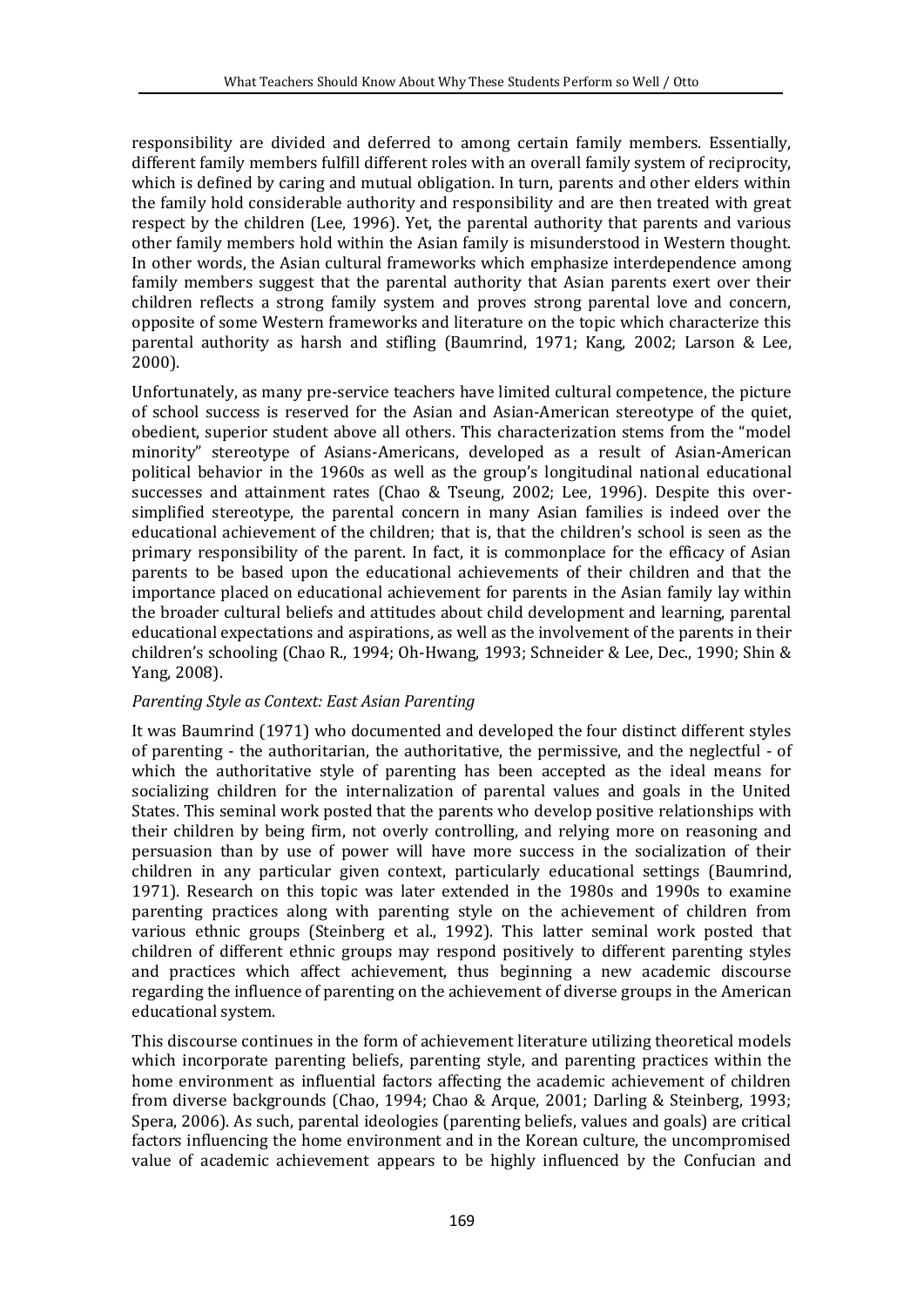familial values of their Korean parents, as well (Akiba & Zhao, 2009; Baumrind, 1971; Chao, 1994; Darling & Steinberg, 1993; Grusec & Goodnow, 1994; Grusec, Goodnow, & Kuzcynski, 2000; Paik, 2008; Park, 2007; Shin & Yang, 2008; Sorensen, 1994). As a result, the high academic outcomes for students of Korean ethnicity on U.S. national exams suggest that the parenting ideologies which guide the East Asian child-rearing experience for Korean parents (parental beliefs and practices about child development and learning and the mother/father-child relationship) strongly affect achievement (Chao, 1994).

# **Theoretical Framework**

The theoretical framework for this study is based on the earlier work of Baumrind (1971), Chao (1994), and Darling and Steinberg (1993), whose models were selected to serve as the basis for the formulation of the theoretical framework for this study because each framework alone is insufficient to fully explain Korean-American achievement to educators within the context of parenting. Therefore, the model for this study builds upon these seminal frameworks by extending Chao's (1994) Chinese parenting style model (who extended Baumrind's (1971) Western parenting conceptualizations) and Darling and Steinberg's (1993) constructs of parenting styles and practices to form the EAPM (East Asian Parenting Model), a new framework which seeks to explain Korean-American educational success through the interactions between East Asian parenting ideologies (beliefs), styles, and practices.

The EAPM builds upon the Chinese (or East Asian, hence Korean) Cultural Notion of Training developed by Chao (1994) in response to the "authoritarian" (controlling and restrictive) parenting style concept developed by Baumrind (1971) and completely misunderstood in the recent, yet controversial, best-selling book entitled Battle Hymn of the Tiger Mother popularized in Western educational circles (Chua, 2011) . The EAPM also incorporates the Contextual Parenting Style model developed by Darling and Steinberg (1993) to investigate the lack of understanding of ethnic differences in Western Europarenting research. Thus, the EAPM posts that the East Asian parenting ideologies of chao shun and guan (child-rearing beliefs and practices about child development and the mother/father-child relationship) from Chao's (1994) model influence both the parenting style (the emotional climate in which parental behaviors are expressed) and parenting practices (behaviors defined by specific contextual socialization goals, such as techniques of discipline) from Darling and Steinberg's model (1993), all which directly affect the developmental outcomes of the children (the academic achievement of Korean-American primary school students).

Drawing from Chao's (1994) Eastern model of child-rearing through the Chinese concepts of chiao shun (teaching or training children in the proper and expected societal behaviors) and guan (control and governance) and their impact on the academic success of Chinese students, the EAPM presents an extended framework for East Asian school success while rejecting Baumrind's (1971) parenting style conceptualizations (authoritarian, authoritative, permissive and neglectful) as ethnocentric in the same fashion as Chao (1994) and Darling and Steinberg's (1994) parenting models do and posts that the Western concepts of authoritative and authoritarian do not capture the important features of East Asian (including Korean) parenting ideologies, styles, and practices, especially when explaining for school success (Chao, 1994).

As such, the EAPM draws upon the simultaneous parental utilization of chiao shun and guan as complimentary values as the foundation to academic success for Korean-American students and argues that the Chinese concepts of chiao shun and guan must be understood by educators from an indigenous (Eastern) perspective in order to fully understand the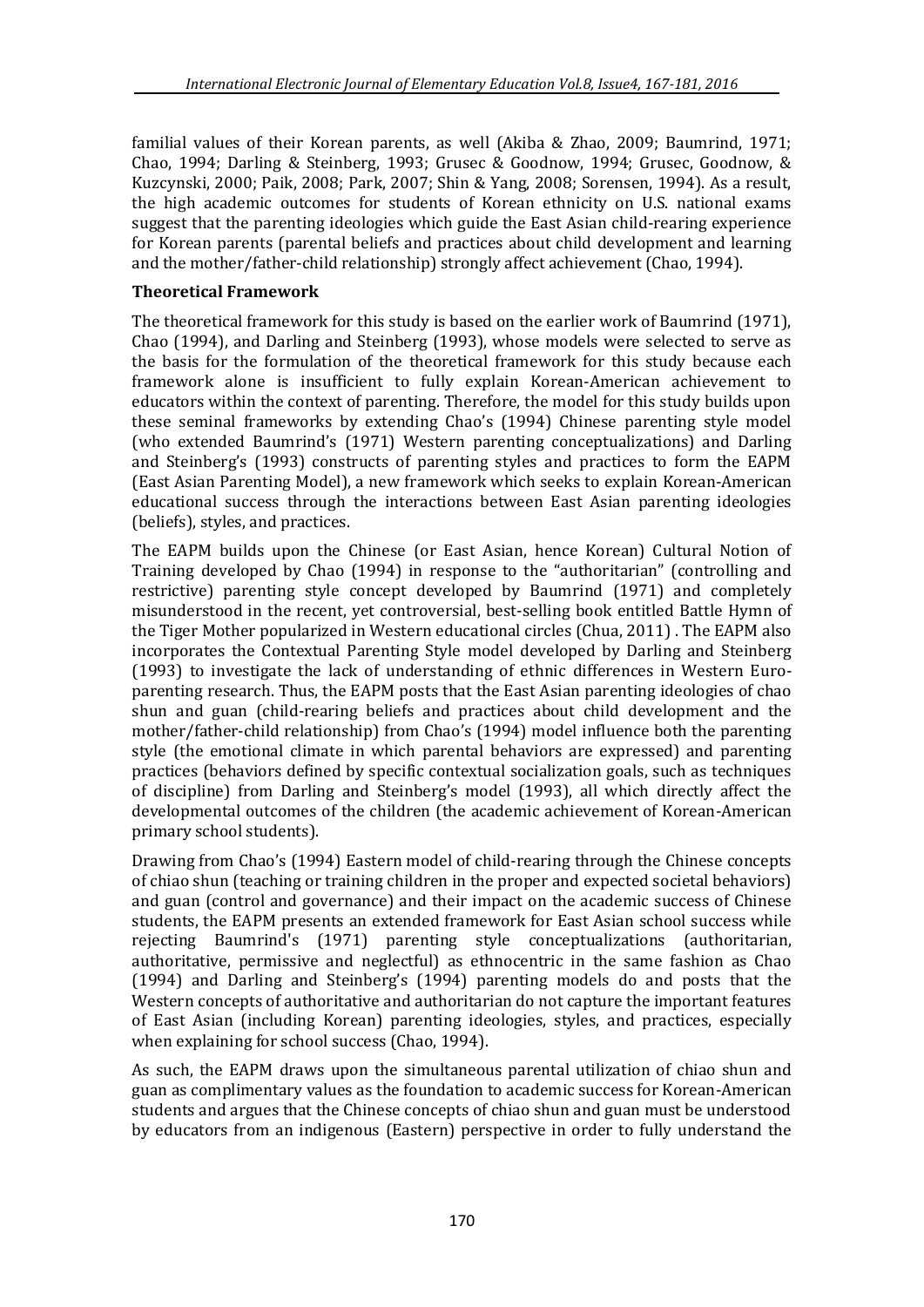workings of the EAPM (Chao, 1994; Darling & Steinberg, 1993; Ho & Kang, 1984; Wu, 1985).

As this is a qualitative study, a "broad" interpretation will be used for the cause and effect relationship in the model. Therefore, the model will consider four individual factors: 1) student's perceptions of their parents' East Asian ideologies about child development and learning (chiao shun), 2) students' perceptions of their parents' East Asian ideologies about the mother/father-child relationship (guan), 3) students' perceptions of East Asian parenting style, and 4) students' perceptions of East Asian parenting practices. The developmental outcome is Korean-American academic achievement. See Figure1.



#### **Research Questions**

The overarching research question guiding this study, therefore, is: What are the common factors (East Asian parenting ideologies, styles, and practices) across high-achieving, Korean-American primary students?

Specifically, What are the common factors across East Asian ideologies about child development and learning (chao shun) based on the perceptions of high-achieving, Korean-American primary school students?

What are the common factors across East Asian ideologies about the mother/father-child relationship (guan) based on the perceptions of high-achieving, Korean-American primary school students?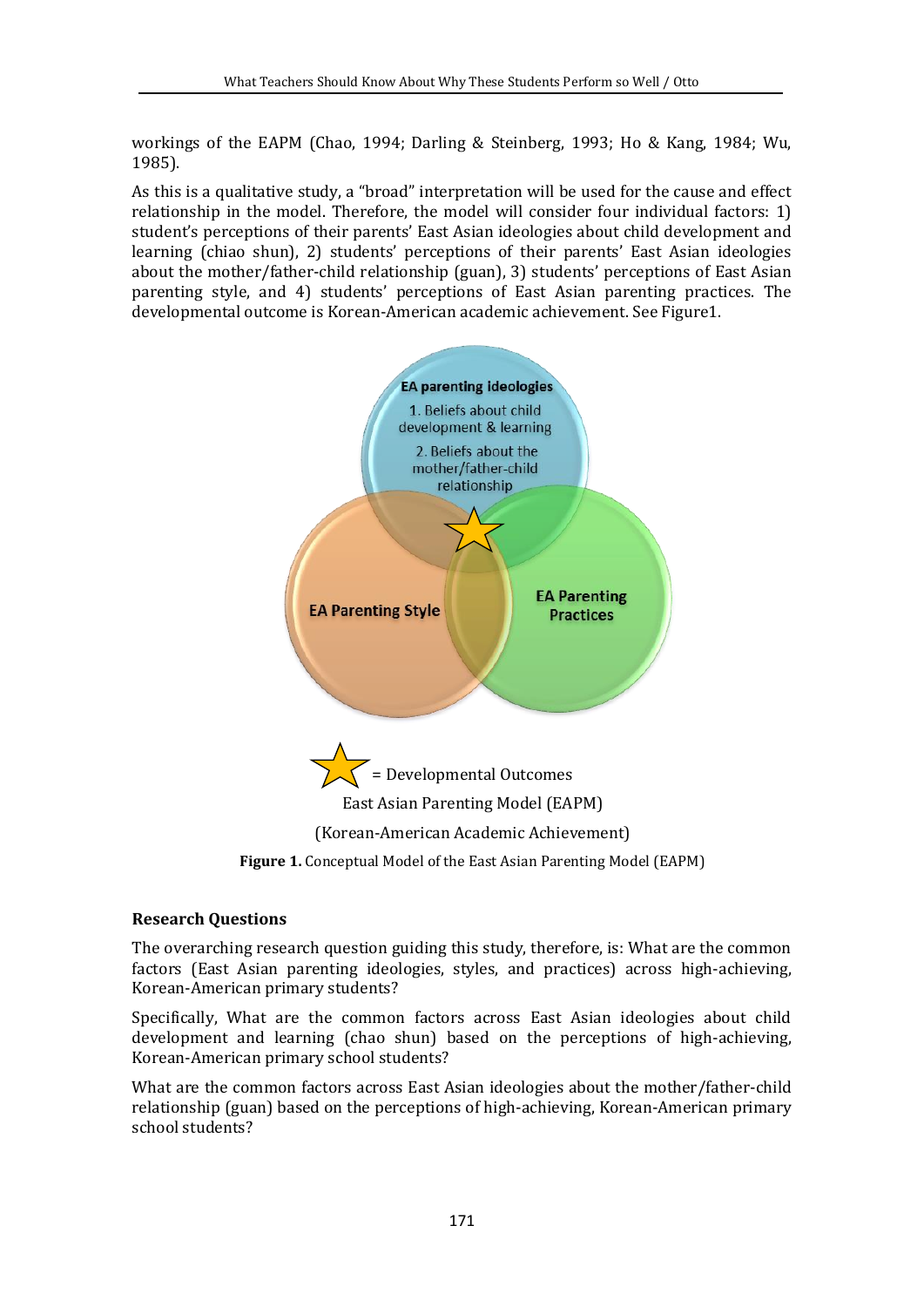What are the common factors across East Asian parenting style based on the perceptions of high-achieving, Korean-American primary school students?

What are the common factors across East Asian parenting practices based on the perceptions of high-achieving, Korean-American primary school students?

What are the common factors across East Asian parenting ideologies, styles, and practices based on the perceptions of high-achieving, Korean-American primary school students?

#### **Methodology & Data Analysis**

#### *Methods & Design*

Method: This study utilized a qualitative design to explore the common factors across high- achieving, second-generation Korean-American primary school students based upon the perceptions of their parents' East Asian parenting ideologies, styles, and practices. Creswell (2009) states that a qualitative methodology is appropriate where the research looks into the complexity of participants' experiences and how the meanings they make of these experiences (perceptions) shape their beliefs and actions. Krathwohl (2009) further argues that a qualitative approach is most appropriate in research that explores phenomena unable to be captured through quantitative measures. Thus, this study provides insight into the indigenous East Asian parenting ideologies, styles, and practices as they affect the high academic achievement of Korean-American primary school students

Sample. A purposive sample of second-generation, Korean-American, high-achieving, primary students (*N*=40-total) was utilized for this study. Second-generation students were selected because these children were the first generation in their family born in the United States and their selection allowed for the perceptions about their first-generation parents' East Asian parenting ideologies, styles, and practices as they affect their academics. Children's perceptions, as opposed to parental ones, were critical for this study as "the perception of parent style by the child is more important than actual parenting" (Steinberg, Lambom, Dornbusch, & Darling, 1992, p. 32). Primary students in grades four through six were selected to be used for this study because pre-adolescent children are primarily influenced and controlled by family at this age rather than by outside influences such as negative peers (Moon & Morash, 2004; Morash & Moon, 2007; Noyot-Corbitt & Moon, 2010).

The students were selected from highly-populated Korean-American cities in Orange County, CA. Study participants were recruited at several after-school tutoring organizations and Tae Kwon Do studios in Orange County and asked privately to participate in this research examining Korean-American academic achievement. A sample size of 40 was chosen because this number will allow for patterns and trends that affect high-achieving Korean-American students to emerge. Study participants were all also in grades four through six, had middle-class SES as a "control" variable for success, spoke some degree of English and categorized as "high-achieving" based on their most recent state testing or CST English/Language Arts and Mathematics test score results. High achievement was verified for each study participant via score report copies provided to the PI by parents. Snowball sampling was also utilized, as some initial recruits were also asked to recommend acquaintances to the study until all participants were found.

Protection of Human Subjects. This study received full IRB approval.

#### *Data & Data Analysis*

Data. The measurement tool for this qualitative study is one semi-structured interview (Appendix A). Questions from Parts I and II were adapted from the methods section of Chao's (1994) Chinese parenting model. Questions from parts III and IV were adapted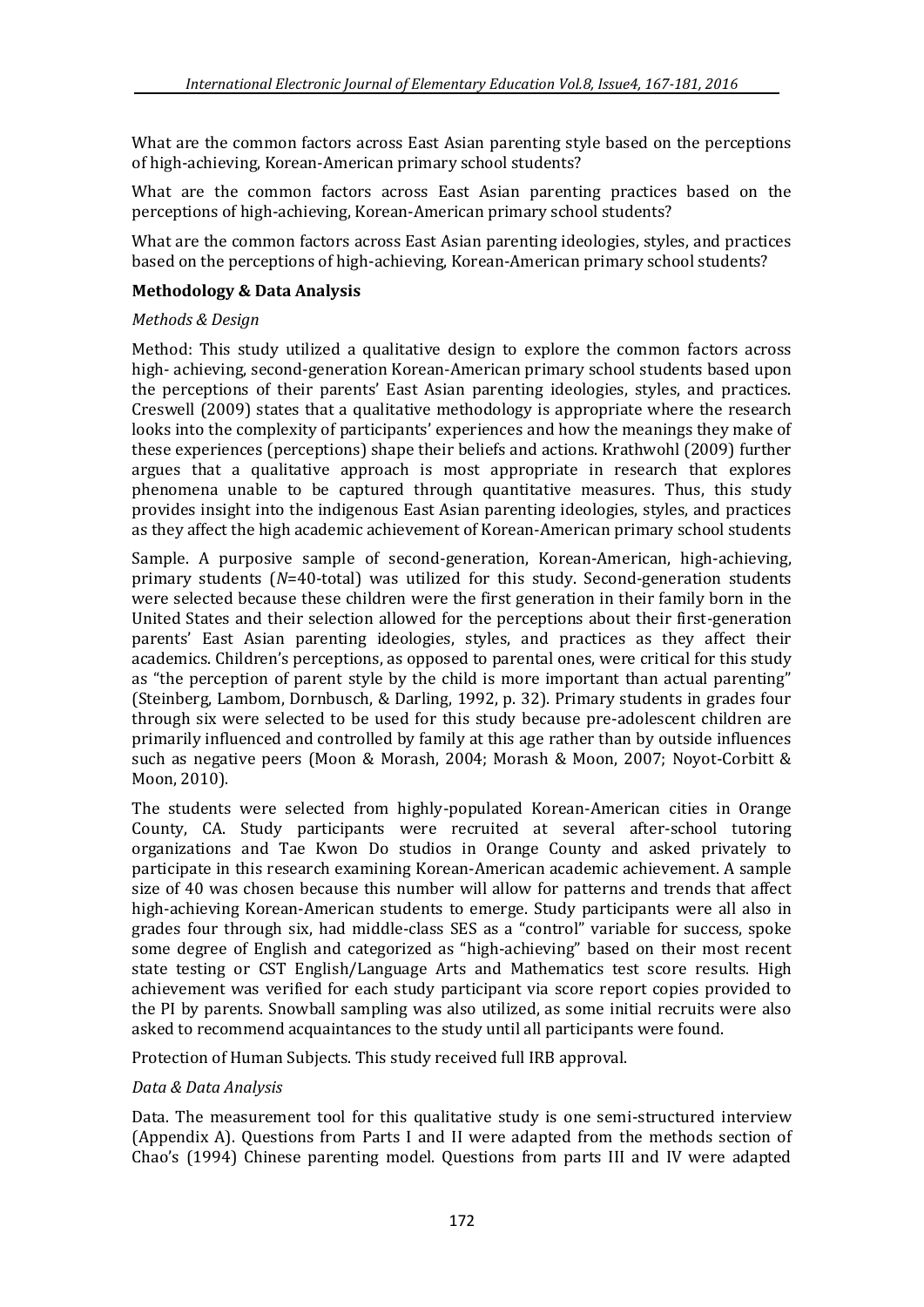from the Parental Authority Questionnaire (Buri, 1991) which measures parenting style and practices based on Baumrind's (1971) parenting conceptualizations: authoritarian, authoritative, permissive and neglectful. The authoritarian style and practices statements were identified and modified to fit the EAPM framework.

Data Analysis. Data underwent a content analysis process. As a first step, participant statements were separated by question as the PI read each transcript line by line and wrote down short, descriptive statements or quotes from each statement into Microsoft Word tables. With this accomplished, summarizing statements were created to best interpret their meaning after which each summary was coded by theme according to the constructs of the EAPM. Then, all codes across participants were read together for emergent patterns and themes on student perceptions about their parents' East Asian parenting beliefs about child development and learning, the East Asian mother-child relationship and East Asian parenting styles and practices, culminating in a total number of 17 results tables for Sections I, II, III, and IV of the structured interview (Appendix A). Contact the author to request copies of such data tables.

#### *Results*

This study purports to provide a theoretical and empirical basis for understanding the common factors across East Asian parenting ideologies, styles, and practices which inform high-achieving, Korean-American primary school children via the East Asian Parenting Model framework developed by the author, which proposes an intersection of achievement (the developmental outcomes) between these constructs for Korean-American, primary school students. See Figure 2.



**Figure 2.** The East Asian Parenting Model in terms of the research questions as the constructs overlap and form an intersection of achievement for Korean-American academic success.

*RQ #1: What are the common factors across East Asian ideologies about child development and learning based on the perceptions of high-achieving, Korean-American primary school students?* 

The findings suggest that the participants' perceptions of their parents' East Asian parenting ideologies about child development and learning, as they relate to academic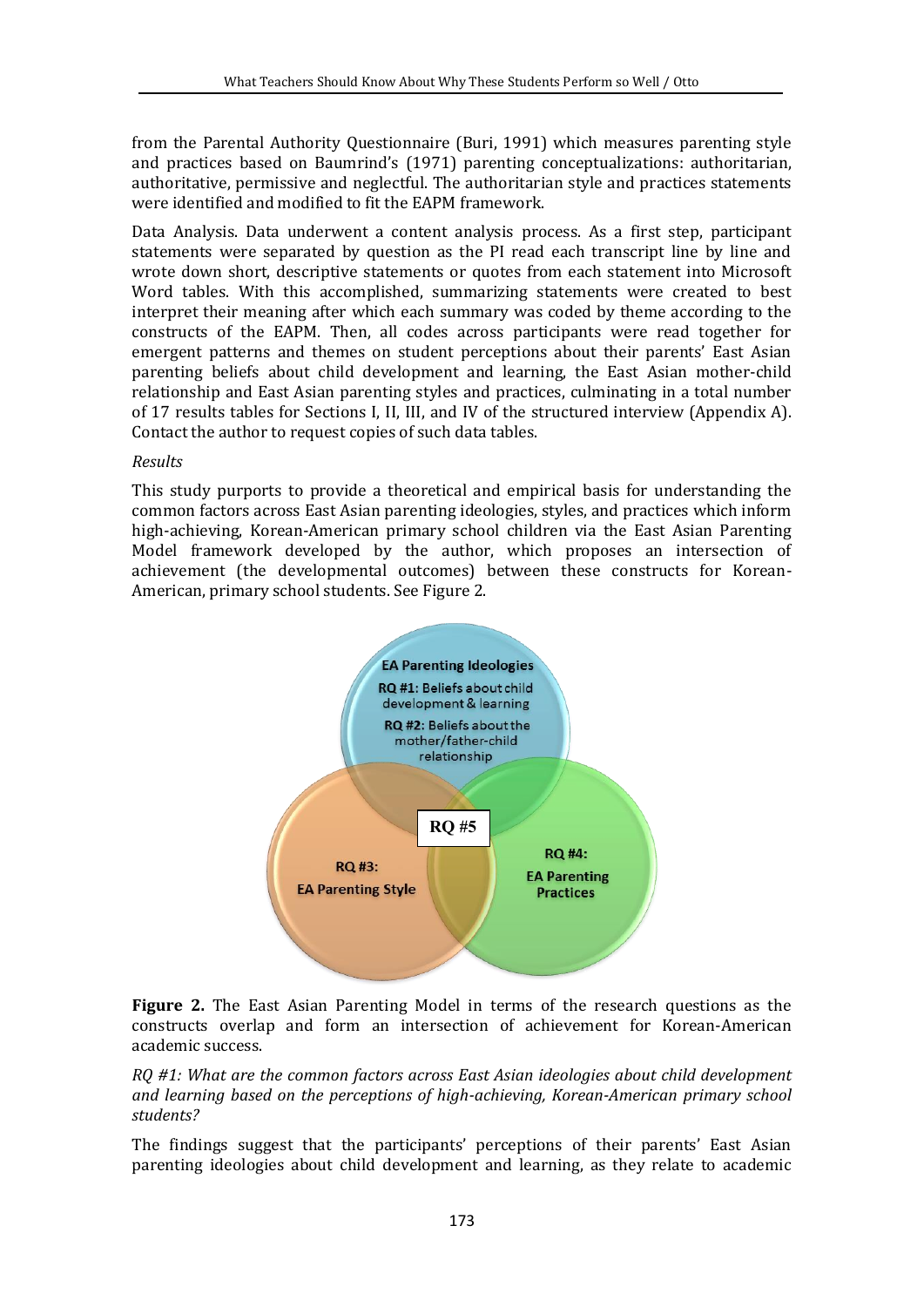achievement, are consistent with the indigenous East Asian concept of chao shun in that the overwhelming majority of parents are perceived to believe that children must be trained (92.5%) by age 5 (39% of the 92.5%) in the proper behaviors (29% of the 92.5%) and that children can improve in almost every situation (95%) through effort (31% of the 95%) and hard work (46% of the 95%). Though not an overwhelming majority, the majority (58%) of the study participants perceive their parents to prefer their children be in the company of adults rather than in the company of other children to monitor or teach proper behavior (41% of the 58%) and to limit exposure and/or the influence of negative peers (41% of the 58%).

Though the majority of the parents do spank (72% of the 54 total responses), less consistent are the students' perceptions about the reasons for parental spanking, reporting to be spanked for behavioral reasons (31%) and/or moral shortcomings (30%). A solid 19% of study participants report their parents to not believe in spanking under any circumstances.

#### *RQ #2: What are the common factors across East Asian ideologies about the mother/fatherchild relationship based on the perceptions of high-achieving, Korean-American primary school students?*

Results of the findings suggest that the participants' perceptions are consistent with the indigenous East Asian concept of guan in that the majority of study participants perceive a physically and emotionally close relationship with their mother through multiple responses about emotional support, physical affection, health and wellness (24%, 23%, and 22% of 97 responses, respectively) and sleeping arrangements, with 33 out of the 40 study participants (83%) reported to having slept with their mothers at least up through the ages of three to seven.

Results further suggest that the participants' perceptions of their parents' East Asian parenting ideologies about the mother/father-child relationship, as they relate to academic achievement, are less consistent for the care-giving and sacrificial roles of the mother as defined in the indigenous East Asian concept of guan. These parenting ideologies are perceived by many of the study participants' as not being solely reserved for the mother but also for immediate family (62% out of 42 responses) and many participants disagree with (45% out of 40 participants) or are unsure of (18% out of 40 participants) whether mothers should sacrifice everything for their children's education, with three participants vehemently opposed to this belief and interjecting this opposition into their responses to this interview question. As for fathers, results suggest that they are perceived by the study participants to assist with their children's education through active participation (74% of the 57 responses).

#### *RQ #3: What are the common factors across East Asian parenting style based on the perceptions of high-achieving, Korean-American primary school students?*

Results of the findings suggest that the participants' perceptions of their parents' East Asian parenting style, as it relates to academic achievement, is consistent with the East Asian parenting and achievement literature in that the overwhelming majority of the study participants perceived themselves as not having any say in parental educational decisions (88% of responses) though the majority of study participants perceived a positive emotional climate in their homes (55% of responses). Also consistent with this same literature are the reports by study participants who perceived negative parental responses if opposition to parental decisions is voiced (55% of responses). The responses also include swift and firm reactions from their parents when parental expectations are not met (74% of responses). See Tables 10-13.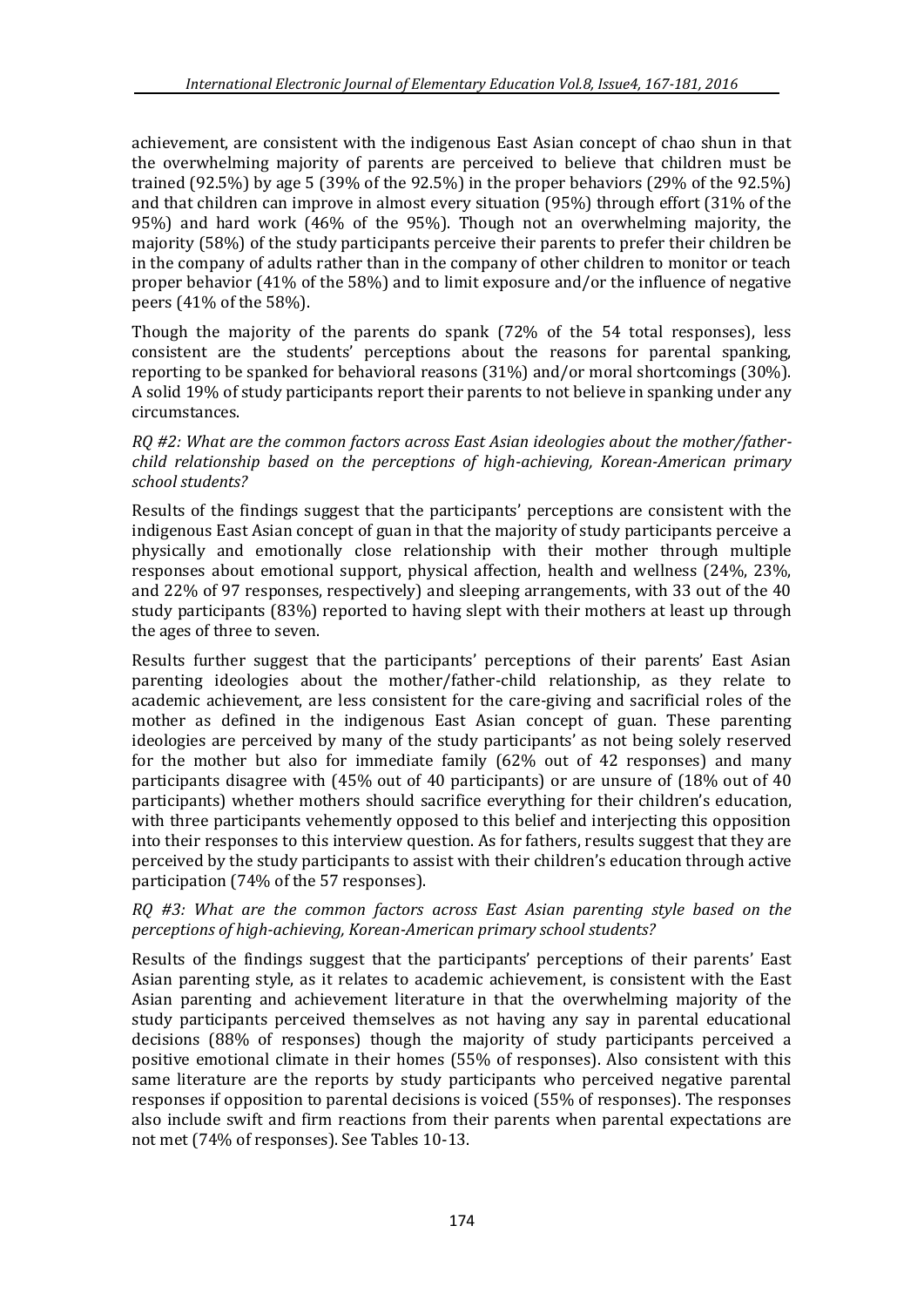# *RQ#4: What are the common factors across East Asian parenting practices based on the perceptions of high-achieving, Korean-American primary school students?*

Results suggest that the participants' perceptions of their parents' East Asian parenting practices, as they relate to academic achievement, are consistent with the East Asian parenting and achievement literature in some ways yet vary in others. Over one-third of the study participants perceived their parents as utilizing educational practices on them far beyond any other practices done "for their own good" (39% of responses), all the while expecting the study participants to comply with parental requests within five minutes (67.5% of responses). A large number of study participants also reported that they perceived their parents teaching them how to behave institutionally as well as publicly through explicit behavioral directions (57% of responses) and over one-half of the responses reported by study participants (54% of responses) perceived their parents to have and utilize social capital for their educational needs through the utilization of available resources and friends (31% and 23% of responses, respectively).

#### *RQ #5: What are the common factors across East Asian parenting ideologies, styles, and practices based on the perceptions of high-achieving, Korean-American primary school students?*

Answers which yielded over 50 percent of responses for any of the semi-structured interview questions for each construct within the theoretical model are considered to be the common factors across high-achieving Korean-American children. These common factors, as they affect academic achievement, are consolidated into Figure 3.

The common themes found to affect the intersection of high achievement for this group within the parenting ideology about child development and learning were that the majority of the study participant perceived their parents to (1) believe in children's early training (learning to be self-controlled and behave properly) by the age of 5, (2) the effort model for learning, (3) the preference for children to be in the company of adults for purposes of behavior modeling, and (4) spanking for behavioral reasons or moral misbehavior is appropriate, suggesting that the indigenous East Asian parenting ideology of chao shun currently informs the intersection of achievement for Korean-American highachieving students.

More common themes found to affect the intersection of high achievement for this group within the parenting ideology about the mother/father-child relationship were that the majority of the study participants commonly perceived their parents to believe in mothers having extremely close emotional and physical relationships with their children including, but not limited to, sleeping in their mother's bed beyond the age of early childhood. The current study also found that fathers have now been included in this construct, differentiating the EAPM from other East Asian achievement and developmental frameworks, as fathers are commonly perceived by the majority of the study participants as assisting with school through active participation and to be present in their lives, suggesting that at least part of the indigenous East Asian parenting ideology of guan also currently informs the intersection of achievement for these children.

Furthermore, the EAPM proposed that the parenting ideologies of chao shun and guan would influence the parenting styles and practices utilized on the study participants which would then form the intersection of high achievement for their children. The common themes found to affect this intersection regarding East Asian parenting style and practices were that the study participants commonly perceived their parents to believe in providing a happy and comfortable home for them where the parents served as primary decisionmakers, whose expectations regarding their children were to be met as best they could and they also commonly perceived their parents to provide explicit institutional and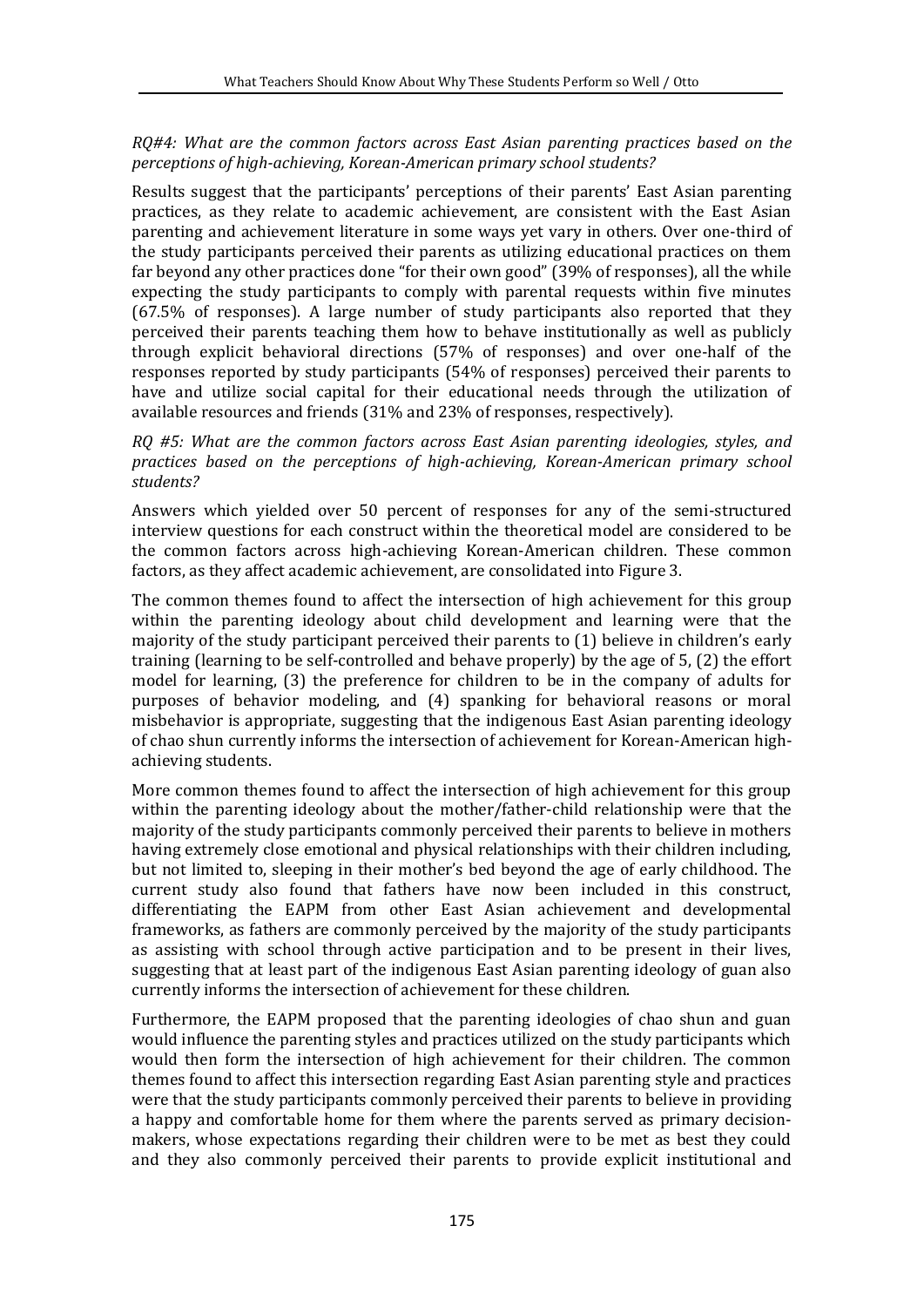public behavioral directions in addition to expected parental requests to be responded to immediately, respectively.

The care-giving and sacrificial roles of the mother, as they relate to the East Asian ideology about the mother/child relationship, were not found to be common factors affecting achievement along with parental practices done for the child's "own good" and parental social capital utilization patterns, as all four of these factors yielded no clear majority response from the study participants. Therefore these factors were not included in the intersection of achievement and were not included in Figure 3.

#### **East Asian Parenting Ideologies**

Beliefs about child development & learning 1. EARLY training for self-control/proper behavior 2. Effort model belief 3. Adult company preferable over other children 4. Spanking for behavioral reasons or moral misbehavior Beliefs about the mother/father-child relationship 5. Emotionally supportive, physically affectionate, promotes health & wellness 6. Sleeps with mother (0-12 yrs) 7. Father assists with school through active participation

#### **East Asian Parenting Style**

8. Home climate: happy, comfortable

9. NO say in decisions in the home

10. Disagreements with parents met with negativity

11. Parental message to improve or anger if parental expectations are not met with school

# **East Asian Parenting Practices**

12.0-5 minutes to comply with parental request

13. Explicit institutional and public behavioral directions

**Figure 3.** Student perceptions of the 13 common factors across high-achieving, Korean-American primary school students within the EAPM that form an intersection of achievement.

#### **Discussion and Conclusions**

The East Asian parenting model predicts that when all the common factors presented in Figure 3 regarding student perceptions of their parents' East Asian parenting ideologies, styles and practices are present, achievement will be high for Korean-American students. As the results suggest, this model serves well to explain the high achievement of this particular group, as 13 out of the original 17 EAPM factors explored in the interview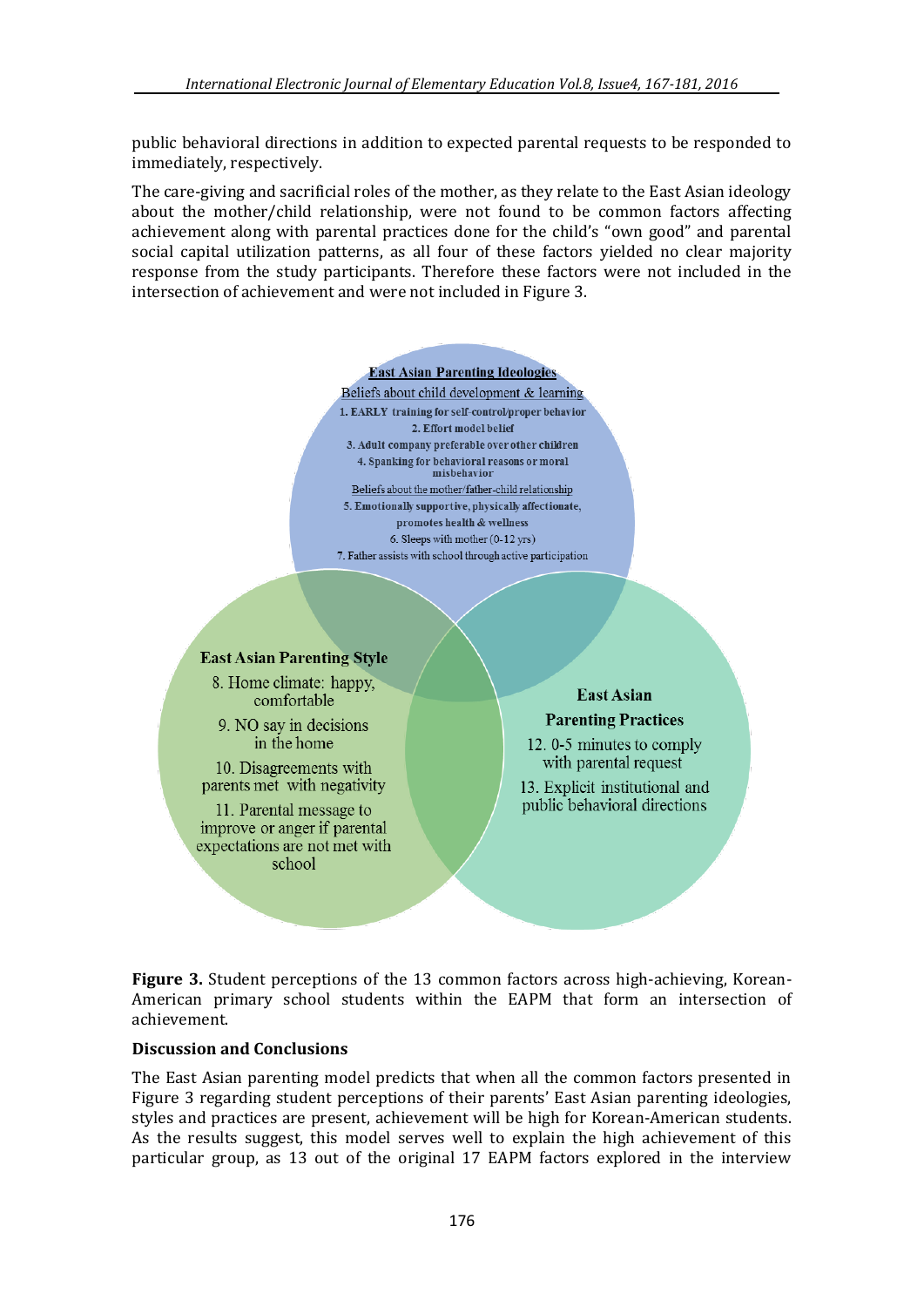protocol were found to be common to form an intersection of achievement among the students.

Overall results from this study suggest that the EAPM serves well to comprehensively explain to teachers, pre-service teachers, and educators in general about the common factors across high- achieving, Korean-American primary school students from the perspectives of the students themselves. These common perceptions, which form the intersection of achievement, can inform teachers and pre-service teachers as to an explanation of why the Korean-American students in their classrooms perform so well, independent of the pedagogical and curricular structures within school districts in the public k-12 system.

Thus, what American teachers need to understand is that the findings from the current study strongly suggest that the East Asian cultural and Confucian beliefs about child development and learning (chao shun) and the close dynamics of the East Asian motherchild relationship, combined with the emerging, active relationship of the "new" Korean father (evolving definition of guan), serve as developmental foundations for the child; foundations on which the child is both physically and mentally "trained" to accept through both the controlling yet supportive East Asian parenting style and the strict behavioral practices designed to result in Korean-American academic achievement.

Adding to the field of Asian-American achievement literature in addition to informing teachers and pre-service teachers about the home-school achievement connection for Korean-American primary students, these results also suggest that the indigenous East Asian guan parenting ideology is adapting to American acculturation via changing and evolving paternal roles for the Korean mother as well as for the Korean father within the present-day Korean-American family. This is an important new piece of research, as the adaptation of the guan ideology to American acculturation is a clear departure from Chao's (1994) findings a generation ago.

#### **Implications**

#### *For Future Research*

Results of the current study suggest that the study participants are achieving at high levels despite the guan ideology (including the role of the Korean father) adapting to acculturation. Future research could benefit from a further exploration of an alternate definition of guan as one that substitutes the sacrificial and care-giving roles of the Korean mother for the active participation of the father and other immediate and extended family members and the role this alternative definition plays in the academic achievement of Korean-American students; possibly in terms of an East Asian American Parenting Model (EAAPM) which utilizes this new definition of guan as a foundational ideology for Korean-American academic success. Further, additional research on an alternate definition of guan may help inform educators working within school settings (including tutors and hagwon) about ways to strengthen paternal roles in the education of Korean-American children.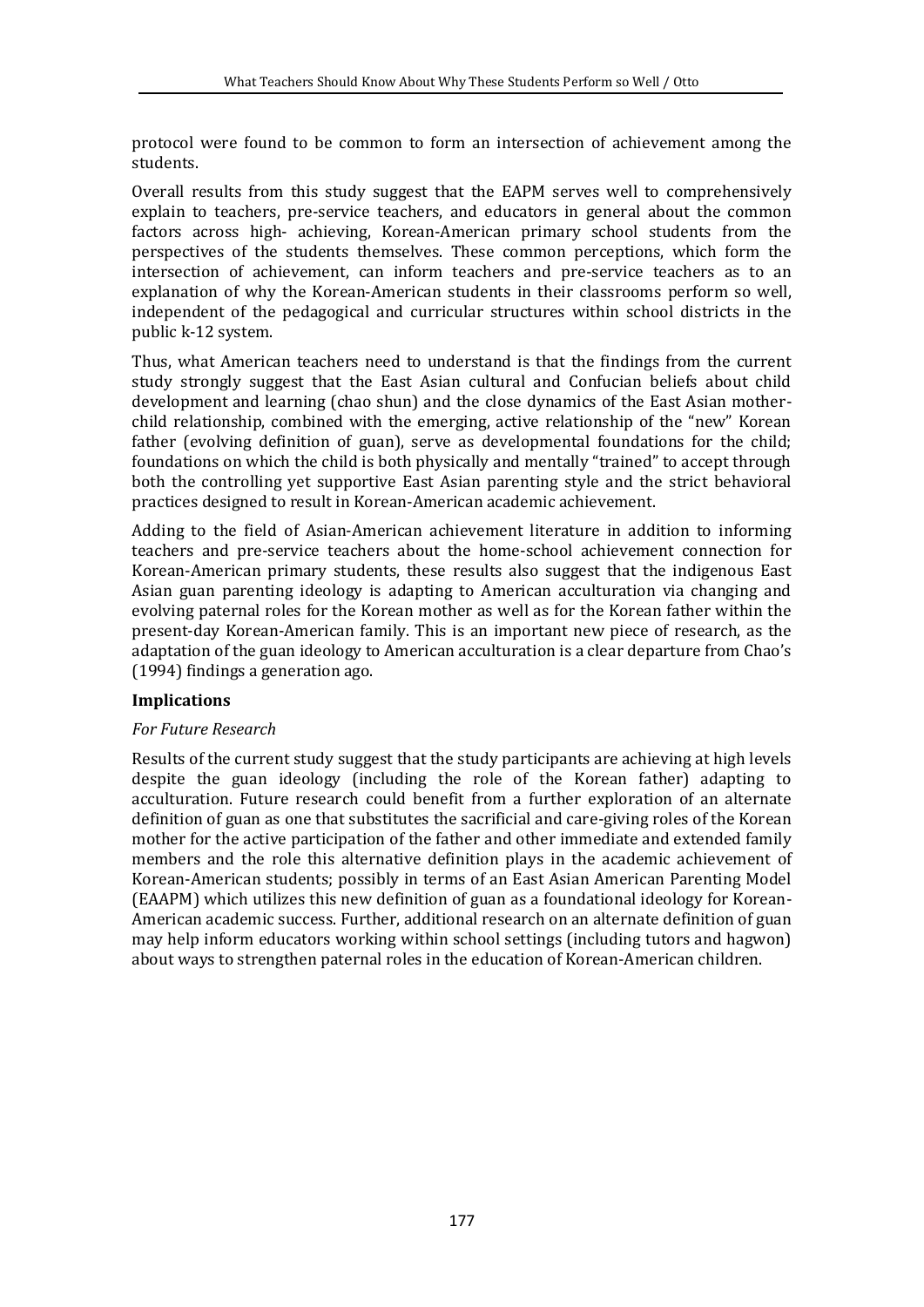#### *For Teachers and Teacher Education*

This study can also bring about an awareness and appreciation of the cultural and structural factors within Eastern achievement frameworks that influence the education of Korean-American students from the children's perspective to teachers and pre-service teachers, as most curriculum and teacher education programs primarily focus on the cultural and structural factors within Western achievement frameworks to explain the high and/or low academic achievement for minority students within the current educational system. Last, this study may serve to culturally broaden the students within such teacher education programs, as instructing teachers and pre-service teachers about Korean-American children's perceptions of East Asian parenting beliefs (including the role of East Asian fathers), styles, and practices as they affect achievement can diversity their perspectives to increase their awareness of the common, if not predictive, factors affecting the academic achievement of the children in this group.

• • •

#### **References**

- Akiba, M., & Zhao, H. (2009). School expectations for parental involvement and student mathematics achievement: A comparative study of middle schools in the US and South Korea. *Compare, 39*(3), 411-428.
- Baumrind, D. (1971). Current patterns of parental authority. *Developmental Psychology Monographs, 4*(1, Pt. 2).
- Bissell-Havran, J. M., Loken, E., & McHale, S. M. (2012). Mothers' differential treatment of adolescent siblings: Predicting college attendance of sisters versus brothers. *Youth Adolescence, 41*, 1267– 1279.
- Buri, J. R. (1991). Parental Authority Questionnaire. *Journal of Personality Assessment, 57*(1), 110- 119.
- Chao, R. K. (1994). Beyond parental control and authoritarian parenting style: Understanding Chinese parenting through the cultural notion of training. *Child Development, 65*, 1111-1119.
- Chao, R. K., & Arque, C. (December 2001). Extending research on the consequences of parenting style for Chinese Americans and European Americans. *Child Development, 72*(6), 1832-1843.
- Chua, A. (2011). *Battle Hymn of the Tiger Mother*. New York: The Penguin Press.
- Coleman, J. (1966). Equality of Educational Opportunity (COLEMAN) Study (EEOS). ICPSR06389-v3. Ann Arbor, MI: Inter-university Consortium for Political and Social Research [distributor], 2007- 04-27. doi:10.3886/ICPSR06389.v3.
- Darling, N., & Steinberg, L. (1993). Parenting style as context: An interactive model. *Psychological Bulletin, 113*(5), 48-496.
- Goodenow, C., & Grady, K. E. (1993). The Relationship of Social Belonging and Friends' Values to Academic Motivation among Urban Adolescent Students. *The Journal of Experimental Education, 62*(1), 60-71.
- Grusec, J. E., & Goodnow, J. J. (1994). Impact of parental discipline methods on the child's internalization of values: A reconceptualization of current points of view. *Developmental Psychology, 30*(1), 4-19.
- Grusec, J. E., Goodnow, J. J., & Kuzcynski, L. (2000). New directions in analysis of parenting contributions to children's acquisition of values. *Child Development, 71*(1), 205-211.
- Lim, H. (2007). A religious analysis of education fever in modern Korea. *Korean Journal*, 71-98.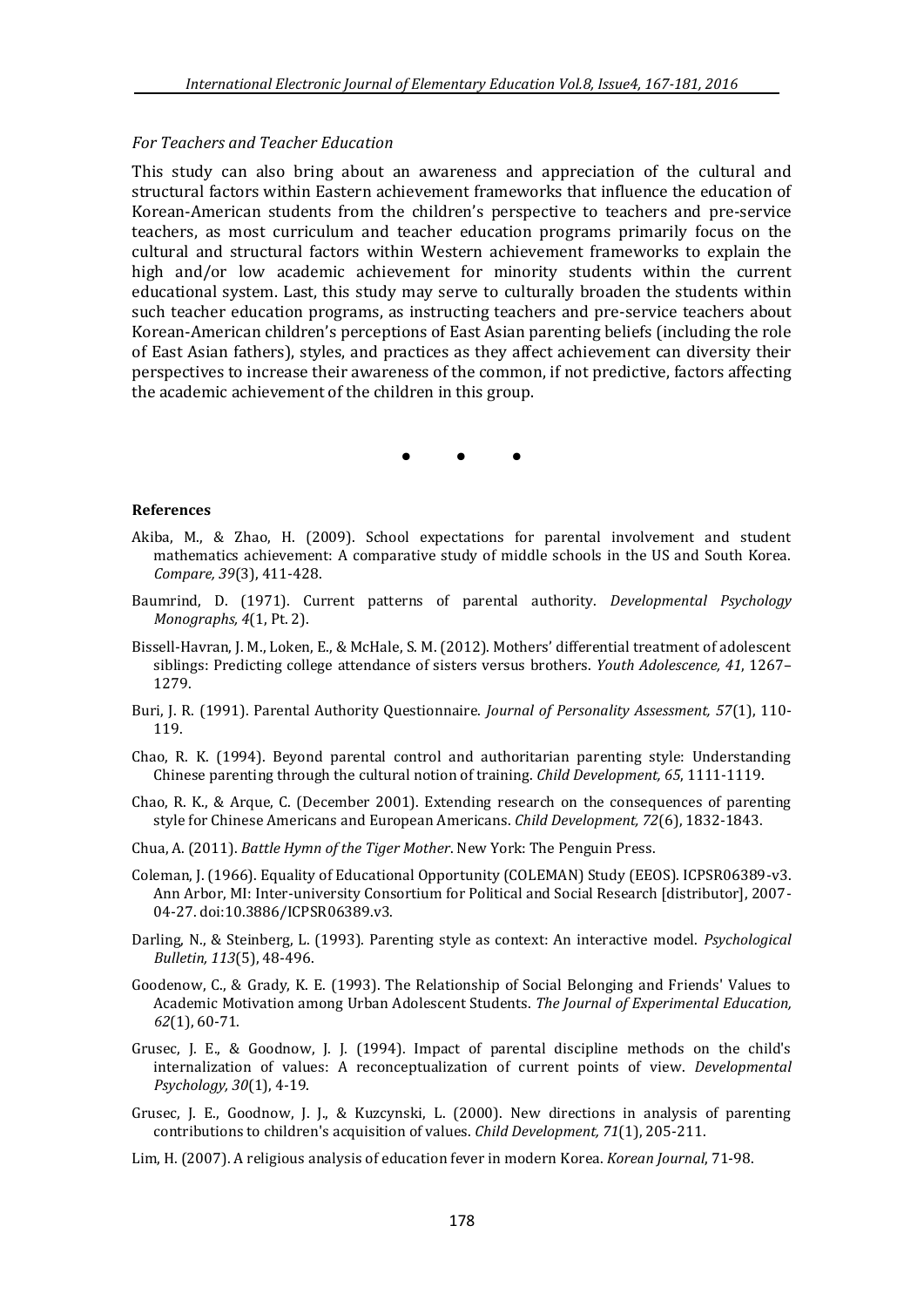- Moon, B., & Morash, M. (2004). Adaption of theory for alternative cultural contexts: Agnew's General Strain Theory in South Korea. *Journal of International and Comparative Criminal Justice, 28*, 77-104.
- Morash, M., & Moon, B. (2007). Gender differences in the effects of strain on the delinquency of South Korean youth. Youth & Society, 38(3), 300-321.
- NCES. (2013). The Condition of Education 2013. Washington D.C.: U.S. Department of Education.
- NCLB. (2011). *No Child Left Behind*. Retrieved 2011. 20-September from ED.gov: http://www2.ed.gov/nclb/landing.jhtml
- Noyot-Corbitt, C., & Moon, S. S. (2010). Multifaceted reality of juvenile delinquency: An empirical analysis of structural theories and literature. *Child Adolescent Social Work Journal, 24*, 245-268.
- Paik, S. J. (2008). Altering the curriculum of the home: Learning environments for U.S. and Korean students. *Marriage and Family Review, 43*(3/4), 289-307.
- Park, S.-J. (Autumn 2007). Educational manager mothers: South Korea's neoliberal transformation. *Korea Journal*, 187-213.
- Piaget, J. (1952). *The Origins of Intelligence in Children*. New York: International University Press.
- Shin, C. S., & Yang, S. (2008). *Parent attitudes towards education: What matters for children's wellbeing?* Children and Youth Services Review, 30, 1328-1335.
- Sorensen, C. W. (Feb., 1994). Success and Education in South Korea. *Comparative Education Review, 38*(1), 10-35.
- Spera, C. (2006). Adolescents' perceptions of parental goals, practices, and styles in relation to their motivation and achievement. *The Journal of Early Adolescence, 26*, 456.
- Steinberg, L., Lambom, S., Dornbusch, S., & Darling, N. (1992). Impact of parenting practices on adolescent achievement: authoritative parenting, school involvement, and encouragement to succeed. *Child Development, 63*(5), 1226-1281.
- Wu, D. (1985). Child training in Chinese culture. In W. S. Tseng, & D. Wu (Eds.), *Chinese culture and mental health* (pp. 113-134). Orlando: Academic Press.
- Yeung, W.-J. J. (2013). Asian Fatherhood. *Journal of Family Issues, 34*(2), 143–160.
- Young, N. F. (1972). Independence training from a cross-cultural perspective. *American Anthropologist, 74*(3), 629-638.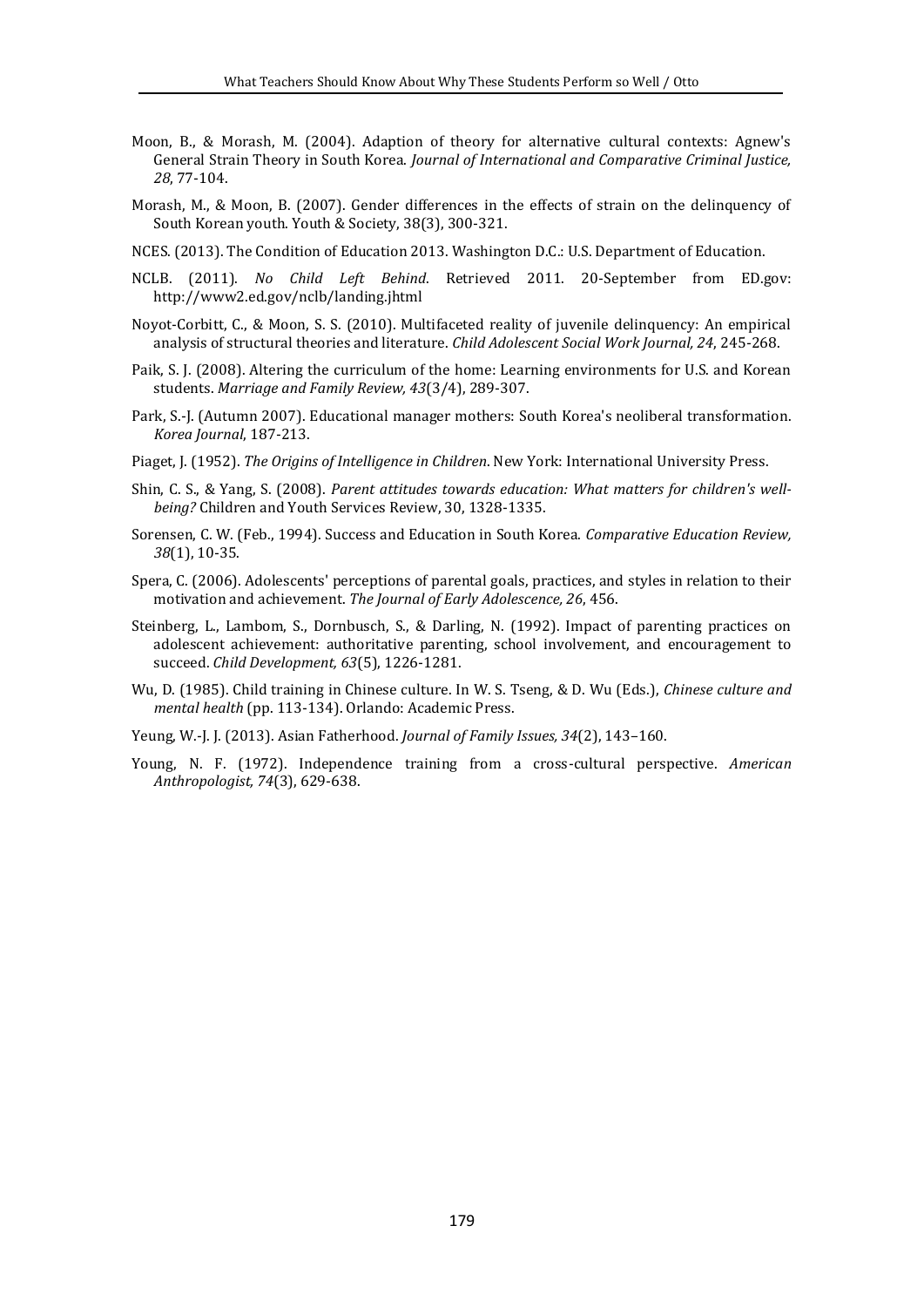# **Appendix A**

Semi-structured interview protocol: Student

Perceptions of the East Asian Parenting Model

This interview is to be administered by the researcher in English. This interview will cover four sections. Sections I and II are derived from the concepts of chiao shun and guan: "ideologies on child development and learning" (derived from the literature on East Asian parenting) and "ideologies on the mother-child relationship" (derived from the same literature and involves such ideas as the child being in constant care of the mother). Parts III and IV cover East Asian Parenting Style and Practices questions adapted from the Parental Authority Questionnaire by Buri (1991), Darling and Steinberg's constructs of parenting style and parenting practices, and a previous pilot study conducted by the author.

Opening statement: "I am going to ask you some questions. Please respond to the following questions as you think your parents believe. Your answers can be long or short. Just answer the best you can."

**Part I:** East Asian parental ideologies about child development and learning (based on Chao, 1994)

1. In what ways do your parents feel that a child should be taught as soon as possible to behave properly and have self-control? (i.e., in a restaurant or with adults)?

2. In what ways do your parents feel that a child can improve in almost anything if they work hard? (i.e., school)

3. In what ways do your parents feel that being around other adults instead of other kids helps children to behave? (i.e., with adults instead of daycare)

4. Under what circumstances do your parents feel that spanking a child is acceptable? (i.e., disobeying parents)?

**Part II:** East Asian parental ideologies about the mother-child relationship (based on Chao, 1994)

5. In what ways does your mother show her love for you?

6 How do your parents feel about only mothers taking care of the children in a family?] (i.e., making all meals, transportation arrangements, no babysitters or daycare)?

7. In what ways do your parents feel that mothers should sacrifice everything for a child's education? (i.e., no outside career or all money earned spent only for tutors or tuition)?

8. How do your parents feel about children being allowed to sleep in the mother's bed? (i.e., whenever they want and/or at any age)?

9. In what ways does your father play a role in your education? (i.e., parent conferences, homework?)

**Part III:** East Asian parenting style (based on Buri, 1991 and Darling and Steinberg, 1994)

10. What is the emotional climate (mood) of your home? (i.e., stressful, tense, loving)?

11. What happens when your parents make any decisions in the home which affect you? (i.e., discipline)?

12. What happens when you disagree with your parents? (i.e., house rules)?

13. What happens if you do not meet your parents' expectations for you in any given situation? (i.e., behavior or grades)?

**Part IV:** East Asian parenting practices (based on Buri, 1991 and Darling and Steinberg, 1994)

14. How have your parents made you do things "for your own good"?

15. How quickly are you expected to do something when your parents ask you to do it?

16. What parenting practices do your parents use to teach you how to behave in and outside of school?

17. If you need something for your education (i.e., information, knowledge, calculator), and your parents cannot get it for you, how do your parents get you what you need?